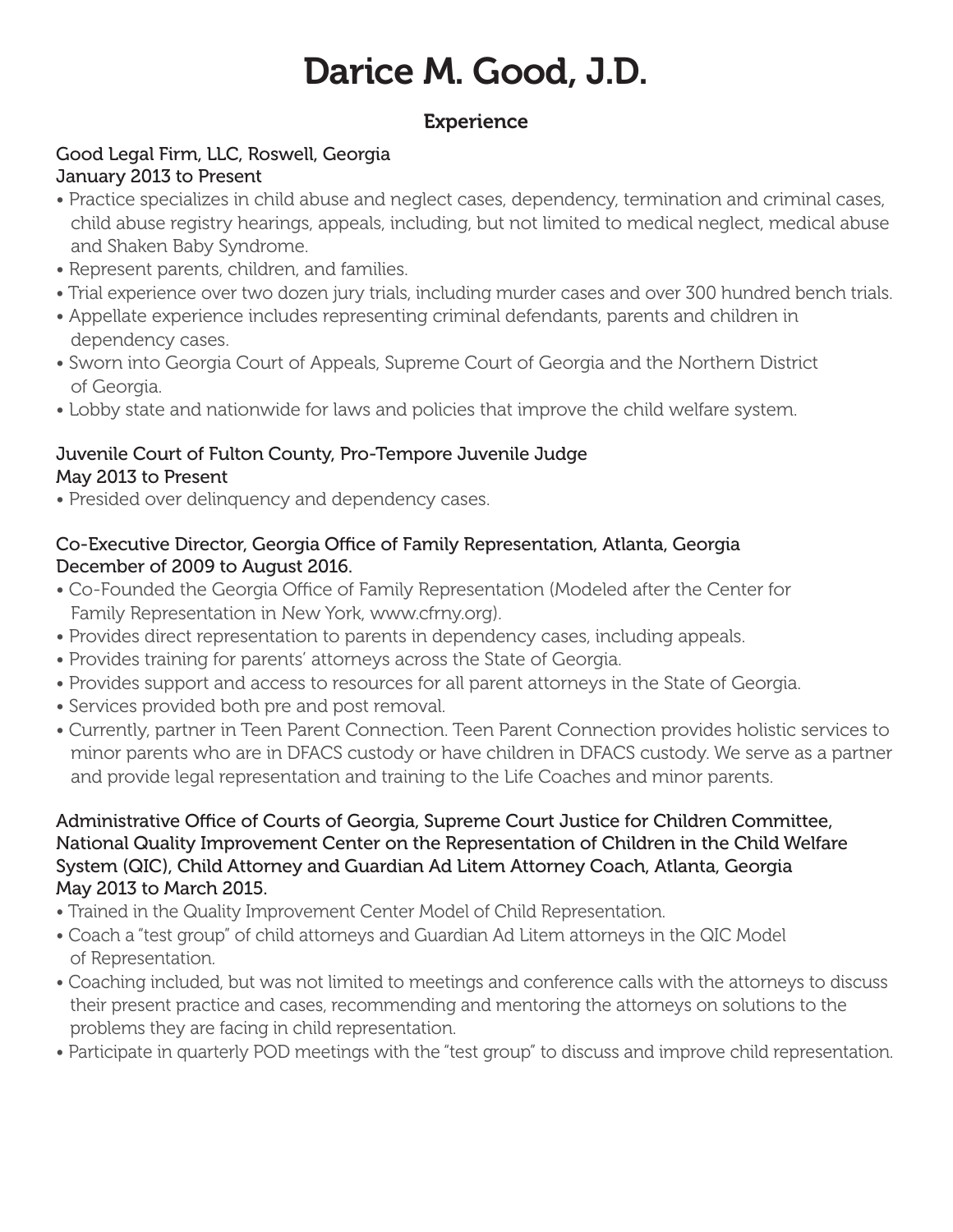#### Partner, Good & Lee, LLC, Atlanta, Georgia September of 2004 to December 2012.

- Practice focused on juvenile, criminal and family law representation.
- Represented criminal defendants and juveniles in delinquencies and SB440 cases.
- Represented parents and children in dependency cases and appeals.
- Represented clients in divorces, custody matters, child support and legitimation.

## Fellow, Supreme Court of Georgia, Committee on Justice for Children, Atlanta, Georgia April of 2009 – April 2010.

- Conducted case file reviews of children at risk for aging out of foster care without achieving legal permanency in the State of Georgia.
- Evaluated files to determine the presence and quality of diligent searches, case plans, signed written transitional living plans, referrals to independent living services, permanency hearing orders, reasonable efforts to achieve permanency, and compelling reasons for APPLA (another planned permanent living arrangement) as a permanency plan and effective representation.
- Gathered data for statistical analysis.
- Interviewed case managers.
- Wrote case narratives.
- Provided written and verbal feedback to the Department of Family and Children Services on reviewed cases.
- Participated in drafting of research paper and speaking engagements on methodology, findings, conclusions, and policy recommendations of the Cold Case Project.

## Staff Attorney, Fulton County Public Defender's Office, Atlanta, Georgia September of 2000 – September of 2004.

- Litigated over two dozen felony criminal jury trials, including murder, rape, and armed robbery trials.
- Represented children in delinquency and unruly proceedings.

## Law Office of Robert Raley, Macon, Georgia September of 1999 – June of 2000.

• Law Clerk, Civil Plaintiff and Criminal Defense firm.

## Federal Public Defenders, Tacoma, Washington

- May of 1999 August of 1999
- Law Clerk.

# Awards and Certification

- October 2015 Georgia Juvenile Attorney of the Year by the Georgia's Conference on Children & Families.
- April 2014 2014 Shining Star in Child Welfare Law by the Multi-Agency Alliance for Children.
- July 2010 2016 Certified National Child Welfare Law Specialist by the National Association of Counsel for Children (re-certification in progress).

# Committee Memberships

- 2018 Present, Member, Supreme Court of Georgia Justice for Children Committee.
- 2012 Present, Steering Committee Member to the National Steering Committee of the Parents Representation Project at the Children and Law Center of the American Bar Association.
- February 2017 Present, Member of United Family Advocacy, a national bi-partisan coalition working to amend and improve the Child Abuse Prevention and Treatment Act of 2010 and the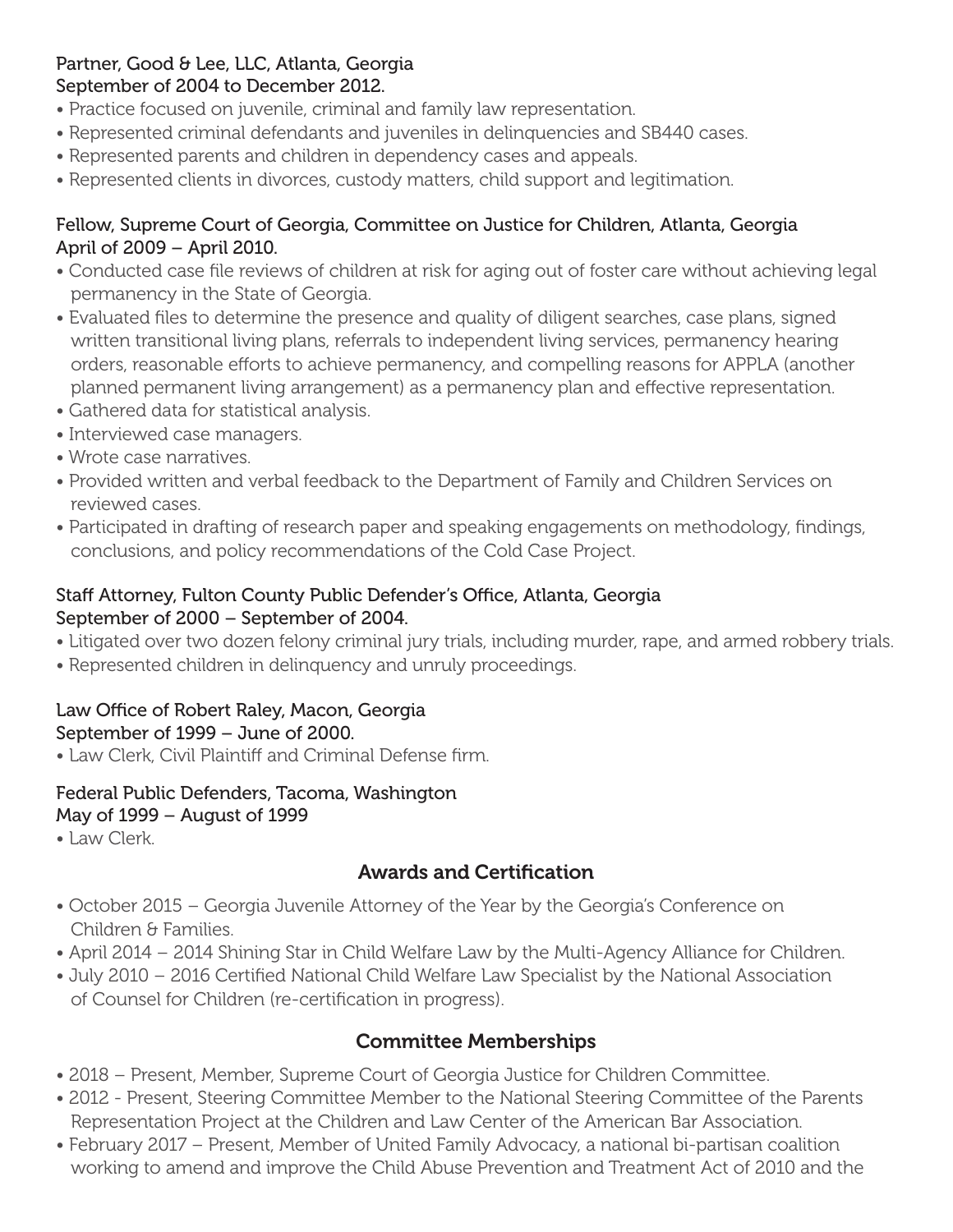Adoption and Safe Families Act of 1997 for families in the child welfare system.

- August 2016 Present, Member, State of Georgia Child Abuse Prevention and Treatment Act (CAPTA), Children's Justice Act Task Force.
- 2009 Present, Member, National Institute of Trial Attorneys' Trainers.
- 2008 Present, Member, National Association of Counsel for Children.

# Prior Committee Membership and Achievements

- 2012 2016, Member, CWLS, Subcommittee, Supreme Court of Georgia Committee on Justice for Children.
- 2008 2017, Member, Georgia Association of Counsel for Children (The committee was disbanded when CIP funding was cut).
- 2007 2017, Member Georgia Parent Attorney Advocacy Committee (The committee was disbanded when CIP funding was cut).
- 2014 September 2016, President, Georgia Parent Attorney Advocacy Committee.
- 2010 2014, Member, Board of Directors, Teen Parent Connection.
- July 2010 July 2012, Vice President, Board of Directors of Georgia Association of Counsel for Children.
- 2008 July 2011, Co-Chair for the Young Lawyers Division of the Juvenile Law Committee of the State Bar of Georgia:
	- Prepared Legislative Proposal of the Proposed Model Juvenile Code for the State Bar of Georgia Advisory Committee on Legislation.
	- Presented Legislative Proposal of the Proposed Model Juvenile Code to state bar committees and other organizations.
	- Planned meetings, including coordinating facilities, attendance and choosing speakers.
	- Led efforts to increase networking and Juvenile Law Committee Membership.
	- Updated Juvenile Law Committee Website.
	- Supervised the Celebration of Excellence Committee (Graduation event celebrating the graduation of children in foster care from High School and College).
- September 2008 July 2011, Advisor, Supreme Court Committee on Justice for Children.
- March 2009 Attended the Georgia Child Advocate Attorney Standards Meeting and participated in drafting new rules of juvenile court for child advocate attorneys.
- 2005 2011 Member, Juvenile Law Committee of the Young Lawyers Division of the State Bar of Georgia.
- 2007 2011 Sub-Committee Member Juvenile Law Celebration of Excellence.
- Worked with the Governor's committee to pass a loan forgiveness bill for public service lawyers. 2004.
- Selected as Employee of the Quarter, Fulton County Public Defender's Office, Winter 2003.
- Advisory Council Member, Metro Youth Detention Center Advisory Volunteer Council May of 2002 to 2005.
- Project Hope Ambassador, Fulton County Fundraiser Charity October of 2002.
- Chosen by Fulton County Juvenile Court to participate in a conference that created Aspirational Guidelines for Representing Juvenile Delinquents in Georgia for the State Bar Association, hosted by Georgia Indigent Defense Council. October of 2002.
- Legal Writing Certification Program participated in a three-year advanced legal writing and research program in law school. June of 1998 to May of 2000.

# Speaking

- December 2018, A Walk in My Shoes; A Parent's Perspective, Engaging Parents in Crisis, Georgia Child Welfare Summit, Atlanta, Georgia.
- May 2018, Coweta County Parent Attorney Training, Newnan, Georgia.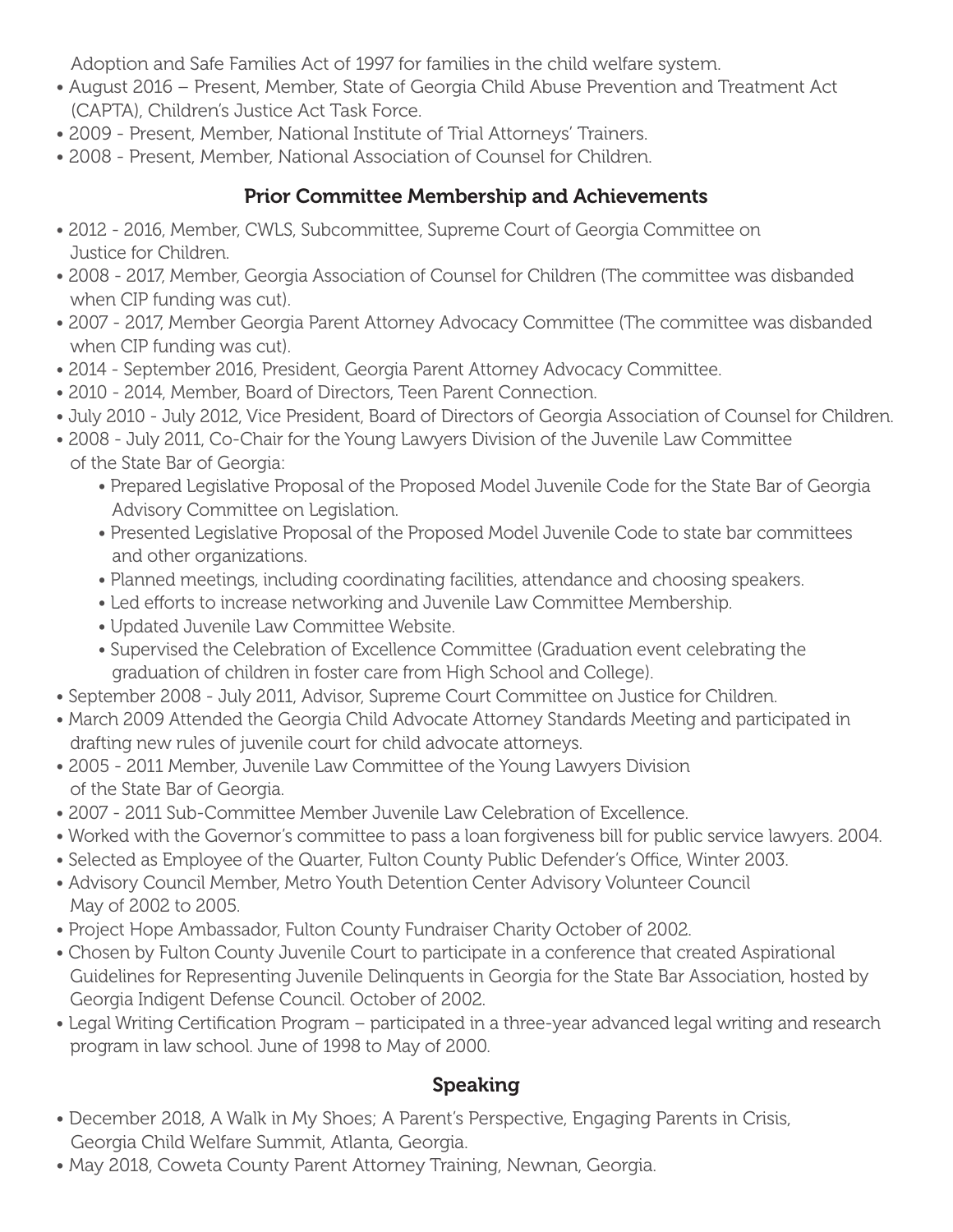- February 2018 Moderator, "Nuts and Bolts of Juvenile Law" for DeKalb Leadership, DeKalb Georgia.
- May 2017 "Why become a CWLS" CWLS Subcommittee Meeting, Cordele, Georgia.
- November 2016, How to Engage Parents in their Dependency Cases; One Simple Mind Shift will have Parents Signing Up! Georgia's Conference on Children and Families, Augusta, Georgia.
- September 2016, "How to use PAAC Resources" Parent Attorney Advocacy Committee, Atlanta, Georgia.
- April 2016, "Doing well at setting goals for what's next; How to keep your practice from getting stale." Building Professional Presence, Woman in the Profession, Atlanta, Georgia.
- March 2016, "PAAC Motions Practice for Parent Attorneys" Georgia Public Defender Standards Council, PAAC, Atlanta, Georgia.
- August 2015, "Multi-Disciplinary Child and Abuse Neglect Institute" Faculty for the institute, National Council of Juvenile and Family Court Judges, Springfield, Illinois.
- July 2015, "Trial Skills Training" at the ABA National Parents' Attorneys Conference and the ABA Children and the Law Conference, Washington, DC.
- July 2015, "Medical Child Abuse" at the ABA National Parents' Attorneys Conference and the ABA Children and the Law Conference, Washington, DC.
- June 2015, "Advanced Safety Protection Training for Parents' Attorneys," Atlanta, Georgia.
- April 2015 "How'd You Become a Nationally Known Expert" Women in the Profession CLE, Atlanta, Georgia.
- February 2015 Moderated "Quality of Attorneys For Parties in Dependency Cases-Can It Be Improved?" Raise Your Bar Conference, Atlanta, Georgia.
- February 2015 Presented "Shaken Baby Syndrome and Georgia Case Law" Child Welfare Law Specialist Meeting, Atlanta, Georgia.
- February 2015 Presented "A Primer for the Dependency Case Process," 2015 Annual Education Training Conference, Adoptive & Foster Parent Association of Georgia, Jekyll Island, Georgia.
- January 2015 Presented "Drug Testing Science" and "Daubert in the CINC Courtroom," Juvenile Defender Training, Louisiana Public Defender Board, Baton Rouge, Louisiana.
- November 2014 Panel Member, "Legal Ethics at the Intersection of Immigration and Family Law," 15th Annual Legal Ethics and Professionalism Symposium, Atlanta, Georgia.
- September 2014 Presented "Six Degrees of Prevention; Easing Parents Fears of Child Protective Services" to Parents at the Southeast Mitochondrial Meeting, Atlanta, Georgia.
- June 2014 Presented "Effects of Removal on Children" Youth Law Conference, Atlanta, Georgia.
- June 2014 Presented "Nuts and Bolts of Dependencies and Terminations" to Hall County Juvenile Court Appointed Attorneys, Gainesville, Georgia.
- June 2014 Presented "Six Degrees of Prevention; Easing Parents Fears of Child Protective Services" to Parents and Medical Professionals at Mitochondrial Medicine Convention, Pittsburgh, Pennsylvania.
- April 2014 Presented "Appeals in Dependency and Termination Cases" to Parent Attorney Advocacy Committee, Atlanta, Georgia.
- February 2014 Presented "Legal Rights for Parenting Teens" to Georgia Campaign for Adolescent Pregnancy Prevention, Second Chance Homes, Atlanta, Georgia.
- January 2014 Presented "Power of Case Law and Case Law Update" to DeKalb County Parent's Attorneys, Decatur, Georgia.
- November 2013 Presented "Making Quality Representation a Reality" to Region IV Parent Attorney Leadership Summit, Raleigh, North Carolina.
- August 2013 Presented "Representing Incarcerated Parents and their Children," 2013 National Association of Counsel for Children Conference, Atlanta, Georgia.
- July 2013 Presented "Drug Testing in Child Welfare; Understanding the Chemistry, Methodology,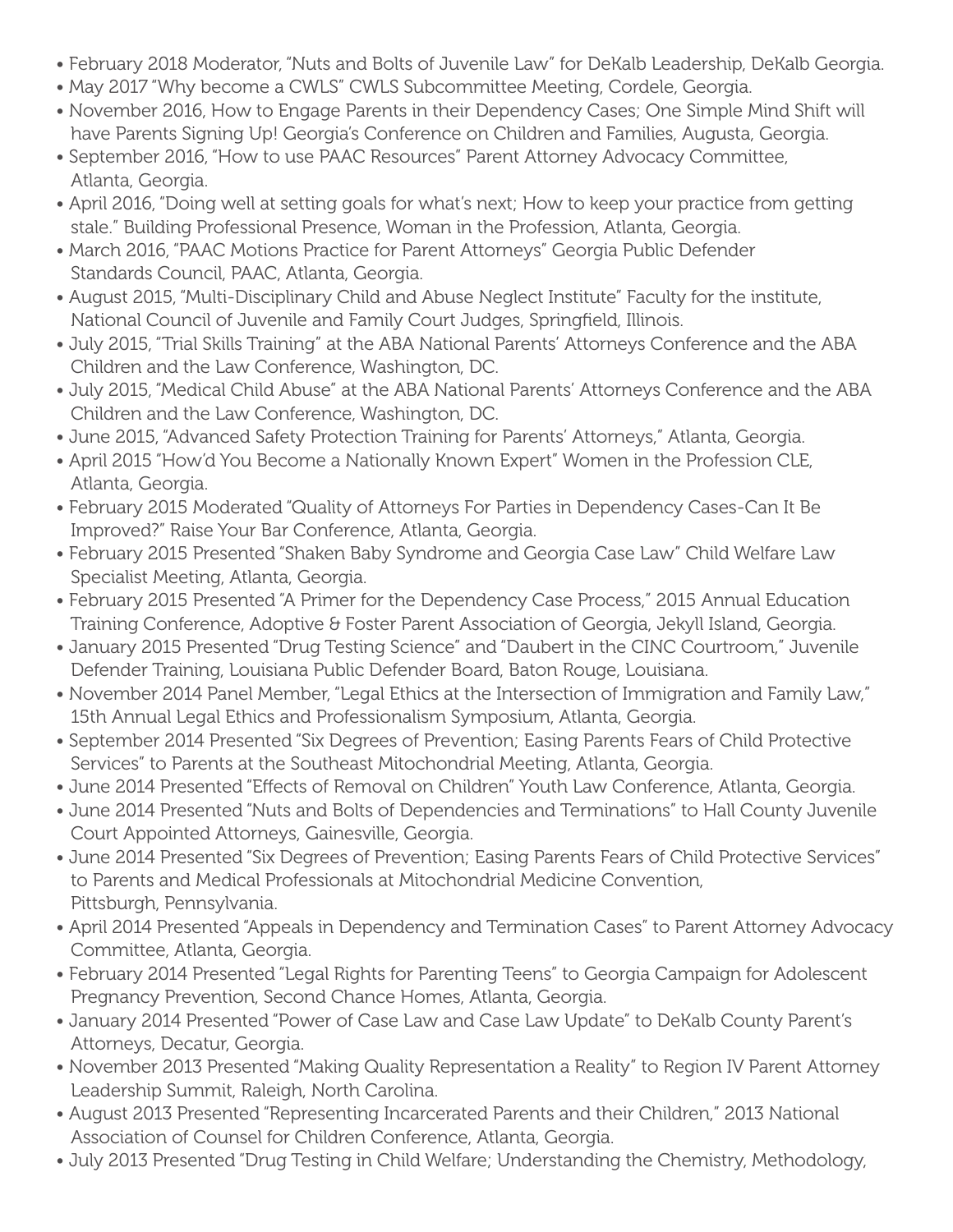and Legal Implications, 2013 15th Bi-Annual American Bar Association Conference on Children and the Law, Washington, DC.

- July 2013 Led discussion Group about "Difficult conversations with your Clients," American Bar Association Third Annual National Parent Attorney Conference, Washington, DC.
- July 2013 Presented "Drug Testing in Child Welfare; Understanding the Chemistry, Methodology, and Legal Implications," American Bar Association Third Annual National Parent Attorney Conference, Washington, DC.
- May 2013 Presented "72 Hour Demonstration and Preparation for Adjudication" to Emory's Summer Child Advocacy Program, Atlanta, Georgia.
- May 2013 Presented "Case Plans and Review Hearings on Case Plans" to DeKalb County Parent Attorneys, Decatur, Georgia.
- April 2013 Presented "Building Professional Presence with Clients," Women in the Profession CLE, Atlanta, Georgia.
- March 2013 "Talking to Foster Youth and Parents about Intimate Relationships in the 21st Century" Georgia Youth Law Conference," Atlanta, Georgia.
- March 2013 "Representing Incarcerated Parents and their Children," Georgia Youth Law Conference, Atlanta, Georgia.
- February 2013 Facilitated "Baby Brain Presentation" for the Administration Office of the Courts, Supreme Court Committee on Justice for Children, Lawrenceville, Georgia.
- January 2013 "Advocating for Effective Case Plans" and was Faculty to the Louisiana Juvenile Public Defender Training, Baton Rouge, Louisiana.
- May 2012 "72 Hour Demonstration and Preparation for Adjudication" to Emory's Summer Child Advocacy Program, Atlanta, Georgia.
- March 2012 Appeals to DeKalb County Parent's Attorney Committee, Decatur, Georgia.
- January 2012 "Direct and Cross Examination in Dependency cases" and was Faculty to the Louisiana Juvenile Public Defender Training, Baton Rouge, Louisiana.
- November 2011 Co-Presented "Suppressing Juvenile Statements in Delinquency Cases" at the Georgia Youth Law Conference.
- November 2011 "Teen Parent Connection, A holistic approach to representing minor parents who are in foster care." at the Georgia Youth Law Conference.
- July 2011 "Teen Parent Connection, A holistic approach to representing minor parents who are in foster care." at the 2011 National Parent Attorney Conference, Washington, DC.
- July 2011 "Direct Examination of Expert Witness" and "Handling Objections" at the Georgia Child Welfare Trial Skills Conference.
- July 2011 Georgia Child Welfare Trial Skills Conference, Faculty.
- June 2011 "Legal Rights for Parenting Teens" to Georgia Campaign for Adolescent Pregnancy Prevention, Second Chance Homes.
- May 2011 "Trial Skills in Deprivation Cases" at the Emory Summer Child Advocacy Program.
- December 2010 "Role of the Parent Attorney" to the Parent Attorney Advocacy Committee, Georgia Parent Attorney Seminar.
- November 2010 "Appellate Advocacy" for the National Steering Committee on Parent Representation of the American Bar Association.
- October 2010 "Georgia Cold Case Project" to the Georgia Youth Law Conference.
- September 2010 "How to Advocate for Minor Mothers in DFACS Care" to Georgia Campaign for Adolescent Pregnancy Prevention.
- June 2010 "Appellate Advocacy and Preserving the Record" to Georgia Child Welfare Trial Skills Conference.
- June 2010 Georgia Child Welfare Trial Skills Conference Faculty.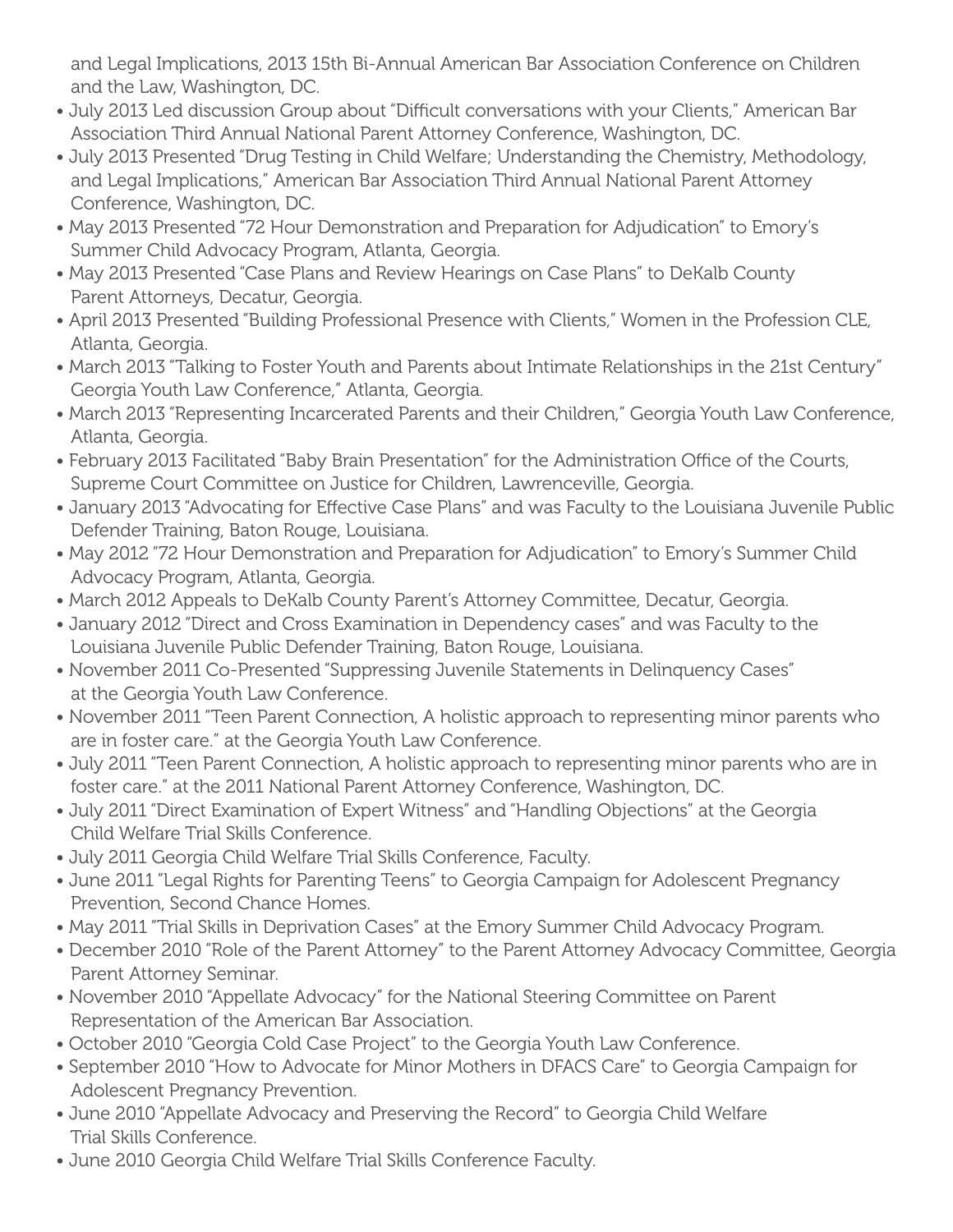- May 2010 "Georgia Evidence" to Emory Summer Child Advocacy Program.
- April 2010 "Georgia Cold Case Project" to Georgia Child Welfare Academy.
- January 2010 "How to Advocate for Minor Mothers in DFACS Care" to Teen Parent Connection.
- November 2009 "Georgia Evidence" presentation at Georgia Youth Law Conference.
- June 2009 "Georgia Evidence" to Juvenile Law Committee of the State Bar of Georgia.
- July 2009 "Georgia Evidence" presentation to Parents Attorney's Conference in Newton and Rockdale County, Georgia.
- March 2009 "Evidence and Discovery" presentation to Parents Attorney's Conference in DeKalb County, Georgia.
- November 2002-2004 Trained corporate attorneys from Womble, Carlisle, Sandridge and Rice to represent juveniles charged with delinquencies.
- September 2002 Trained Pro Bono attorneys with Hunton & Williams to represent sexually exploited children in delinquency cases.

# Legal Training and Conferences

- December 2018, Georgia Child Welfare Summit, Atlanta, Georgia.
- July 2018, National Court Improvement Meeting, Washington DC.
- May 2018, "National Interdisciplinary Parent Representation Conference", Valuing Dignity and Respect for all Families, Chicago, Illinois.
- May 2017, Child National Welfare Law Specialist Subcommittee Meeting, Cordele, Georgia.
- April 2017, at the ABA National Parents' Attorneys Conference and the ABA Children and the Law Conference, Washington, DC.
- November 2016, Georgia's Conference on Children and Families, Augusta, Georgia.
- April 2016, Building Professional Presence, Woman in the Profession, Atlanta, Georgia.
- February 2016, Supreme Court Committee on Justice for Children, Child Welfare Law Specialist Meeting, Decatur, Georgia.
- August 2015, "Multi-Disciplinary Child and Abuse Neglect Institute" Faculty for the institute, National Council of Juvenile and Family Court Judges, Springfield, Illinois.
- July 2015, at the ABA National Parents' Attorneys Conference and the ABA Children and the Law Conference, Washington, DC.
- July 2015, "ABA National Parents' Attorneys Conference and the ABA Children and the Law Conference, Washington, DC.
- April 2016 Women in the Profession CLE, Atlanta, Georgia.
- February 2015 Raise Your Bar Conference, Atlanta, Georgia.
- February 2015 Annual Education Training Conference, Adoptive & Foster Parent Association of Georgia, Jekyll Island, Georgia.
- January 2015 Juvenile Defender Training, Louisiana Public Defender Board, Baton Rouge, Louisiana.
- July 2015, ABA National Parents' Attorneys Conference and the ABA Children and the Law Conference, Washington, DC.
- January 2015, Juvenile Defender Training, Louisiana Public Defender Board, Baton Rouge, Louisiana.
- November 2014, DeKalb County Parent's Attorney Conference, Decatur, Georgia.
- August 2014 National Conference for the National Association of Counsel for Children, Denver, Colorado.
- November 2013 Region IV Parent Attorney Leadership Summit, Raleigh, NC.
- August 2013 National Association of Counsel for Children, Atlanta, Georgia.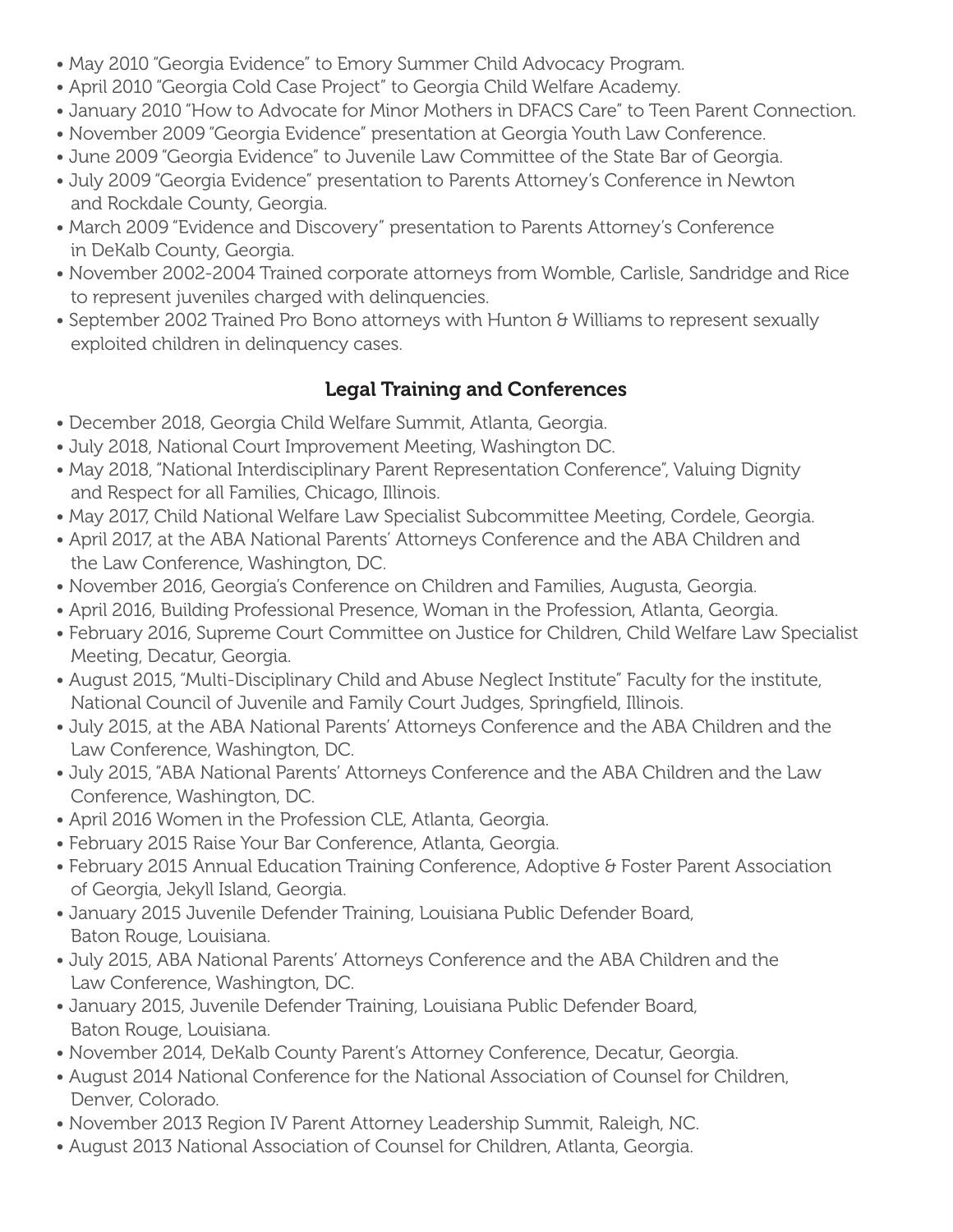- July 2013 American Bar Association Third Annual National Parents Attorney Representation. Conference, Washington, DC.
- July 2013 15th Bi-Annual American Bar Association Conference on Children and the Law, Washington, DC.
- May 2013 DeKalb County Parent Attorney Conference.
- March 2013 Georgia Youth Law Conference, Atlanta, Georgia.
- January 2013 Louisiana Public Defender Training, Baton Rouge, Louisiana.
- August 2012 DeKalb County Parent Attorney Conference.
- March 2012 DeKalb County Parent Attorney Conference.
- January 2012 Louisiana Public Defender Training, Baton Rouge, Louisiana.
- November 2011 Georgia Youth Law Conference.
- August 2011 National Association of Counsel for Children, Child Welfare National Conference San Diego, California.
- July 2011 American Bar Association Second Annual National Parents Attorney Representation Conference, Washington, DC.
- March 2011 Child Welfare Academy presentation on HIPPA.
- December 2010 Georgia Parent Attorney Conference.
- November 2010 Georgia Youth Law Conference.
- August 2010 National Defense Lawyers Conference on Abuse and Neglect, Las Vegas, Nevada.
- August 2010 Cornerstone Institute Training with the New York Center for Family Representation.
- November 2009 Completed National Institute of Trial Attorneys "Train the Trainer" San Francisco, California.
- November 2009 Georgia Youth Law Conference.
- August 2009 National Association of Counsel for Children, Child Welfare National Conference Brooklyn, New York.
- July 2009 ABA First Annual Parents Attorney Representation National Conference Washington, DC.
- 2009 Georgia Child Welfare Legal Academy training on Family Preservation in Georgia.
- 2009 Georgia Child Welfare Legal Academy training on Diligent Search.
- 2009 Georgia Child Welfare Legal Academy training on APPLA.
- 2009 Georgia Child Welfare Legal Academy training on Protecting Our Children and Our Liberty.
- 2009 Georgia Child Welfare Legal Academy training on ICPC.
- 2009 Parents Attorney's Representation CLE DeKalb County.
- May 2008 Supreme Court of Georgia Committee on Justice for Children Reasonable Efforts Workshop, Atlanta, Georgia.
- 2008 CLE on the Proposed Model Juvenile Code, Atlanta, Georgia.
- March 2008, National Institute of Trial Advocacy Child Welfare Attorney Training Atlanta, Georgia.
- August 2008 National Association of Counsel for Children Child Welfare Conference, Savannah, Georgia.

# Publications

- "Conference Provides Resources for Parents' Attorneys", American Bar Association, Children's Rights Litigation Journal, October 25, 2011.
- National Parent Representation Book, Drafted chapter on contested adjudicatory hearings in dependency and termination cases for the first national parental representation book. Scheduled to publish in 2015. American Bar Association, Parent Representation Project.
- In discussion to co-write an article on medical child abuse and medically fragile children for the medical journal.